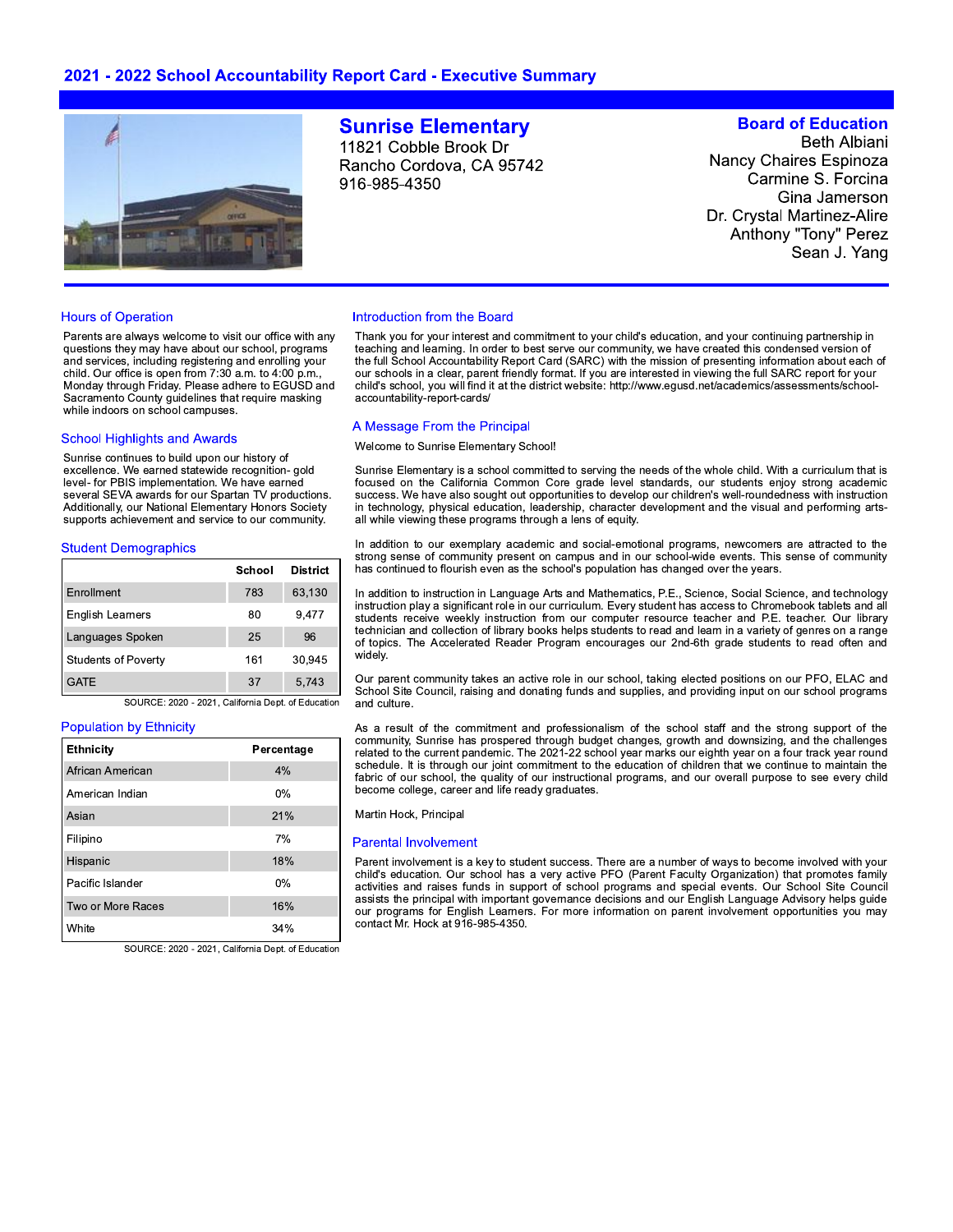#### **Teacher Credentials and Misassignments**

In the 2019-2020 school year, over 99 percent of the district's teachers held full teaching credentials. In addition to being fully credentialed, if a class is 20 percent or more English Learners (EL), the teacher should hold a supplementary authorization to instruct students in learning English or they are considered misassigned.

In subjects with a shortage, a fully credentialed teacher is sometimes asked to teach outside of their subject matter competency area until an appropriately credentialed teacher can be hired. In these cases, teachers are counted as misassigned.

Vacancies are defined as a position to which a permanent teacher has not been assigned by the beginning of the course. Most vacancies in our district are in subject areas where qualified teachers are in shortage.

# Teacher Credentials (School Year 2019 - 2020)

| Total Number of Teachers |  |
|--------------------------|--|
| l Total Full Credentials |  |
|                          |  |

SOURCE: 2021 - 2022, EGUSD

# **Credentialed Teachers Assigned Out-of-Field**

(considered "out-of-field" under ESSA) (School Year 2019 - 2020)

| Indicator                                                                            | Number |
|--------------------------------------------------------------------------------------|--------|
| l Credentialed Teachers Authorized on a Permit or Waiver                             |        |
| Local Assignment Options                                                             |        |
| l Total Out-of-Field Teachers                                                        |        |
| Note: Our district doesn't have access to the matched CDE/CTC data to complete these |        |

tables, however, the CDE will populate these tables in the near future.

#### **School Facility Conditions and Planned Improvement**

Sunrise Elementary is nestled in the heart of the still growing Anatolia neighborhood in the city of Rancho Cordova. Our school campus has 40 classrooms including a Learning Center, multipurpose room, library, computer lab and our administration building. The main campus was built in 2006-2007. There are two playground spaces, one for kindergarten, and a second for Grades 1-6 that includes basketball, tetherball, and foursquare courts. A running and walking track surrounds our expansive playfield and grassy area.

The EGUSD Maintenance and Grounds department work in concert with the school site custodial team and site administrators to ensure that school buildings, classrooms, and grounds are maintained at exceptional levels to provide a safe and functional environment for all students. The district utilizes the latest electronic work order system enabling site administration and custodians to communicate maintenance needs, urgent repairs, or necessary projects. Emergency repair needs are immediately resolved by either the school custodian or district maintenance staff. The school's custodians work as a team with the administrators to develop a daily cleaning process and schedule. Each morning the custodian inspects the school prior to students and staff entering school grounds. Restrooms are inspected throughout the day to ensure that they are adequately stocked, safe, and sanitary. The Board of Education has adopted cleaning standards for all schools in the district. A summary of these standards is available at the school office, or at the district office.

With our EGUSD bond measure, our school is slated for improvements including a covered shade structure for our playground. We have saved fundraising monies and additionally have been awarded a supplementary Rancho Cordova Measure H grant for the development of a school garden project to complement our science instruction. An upgrade to our stage sound system is also underway thanks to fundraising and grants.

#### **Teachers Without Credentials and Misassignments** (considered "ineffective" under ESSA) (School Year 2019 - 2020)

| Authorization/Assignment                                                             | <b>Number</b> |
|--------------------------------------------------------------------------------------|---------------|
| <b>Permits and Waivers</b>                                                           |               |
| <b>Misassignments</b>                                                                |               |
| <b>Vacant Positions</b>                                                              |               |
| Total Teachers Without Credentials and Misassignments                                |               |
| Note: Our district doesn't have access to the matched CDE/CTC data to complete these |               |

tables, however, the CDE will populate these tables in the near future.

#### Class Assignments (School Year 2019 - 2020)

| Indicator                                                                                                                                              | Percent |
|--------------------------------------------------------------------------------------------------------------------------------------------------------|---------|
| Misassignments for English Learners<br>(a percentage of all the classes with English learners taught by<br>teachers that are misassigned)              |         |
| No credential, permit or authorization to teach<br>(a percentage of all the classes taught by teachers with no<br>record of an authorization to teach) |         |
| Note: Our district doesn't have access to the matched CDE/CTC data to complete these                                                                   |         |

tables, however, the CDE will populate these tables in the near future. Note: For more information refer to the Updated Teacher Equity Definitions web page at https://www.cde.ca.gov/pd/ee/teachereguitydefinitions.asp

#### **School Facility Good Repair Status**

Date of facilities inspection : 1/31/2021

|                                                                           | <b>Repair Status</b> |  | Repair    |                |
|---------------------------------------------------------------------------|----------------------|--|-----------|----------------|
| <b>Items Inspected</b>                                                    | Good                 |  | Fair Poor | Needed         |
| <b>Systems: Gas Leaks, Mechanical/HVAC,</b><br>Sewer                      | X                    |  |           | N <sub>o</sub> |
| <b>Interior: Interior Surfaces</b>                                        | X                    |  |           | No.            |
| <b>Cleanliness: Overall Cleanliness, Pest/</b><br>Vermin Infestation      | X                    |  |           | No             |
| <b>Electrical: Electrical</b>                                             | X                    |  |           | No             |
| Restrooms/Fountains: Restrooms, Sinks/<br>Fountains                       | X                    |  |           | No             |
| <b>Safety:</b> Fire Safety, Hazardous Materials                           | x                    |  |           | No             |
| <b>Structural: Structural Damage, Roofs</b>                               | X                    |  |           | No.            |
| <b>External: Playground/School Grounds,</b><br>Windows/Doors/Gates/Fences | x                    |  |           | No             |
|                                                                           |                      |  |           |                |

|                        | Exemplary Good | Fair | Poor |
|------------------------|----------------|------|------|
| <b>Overall Summary</b> |                |      |      |

SOURCE: 2021 - 2022, EGUSD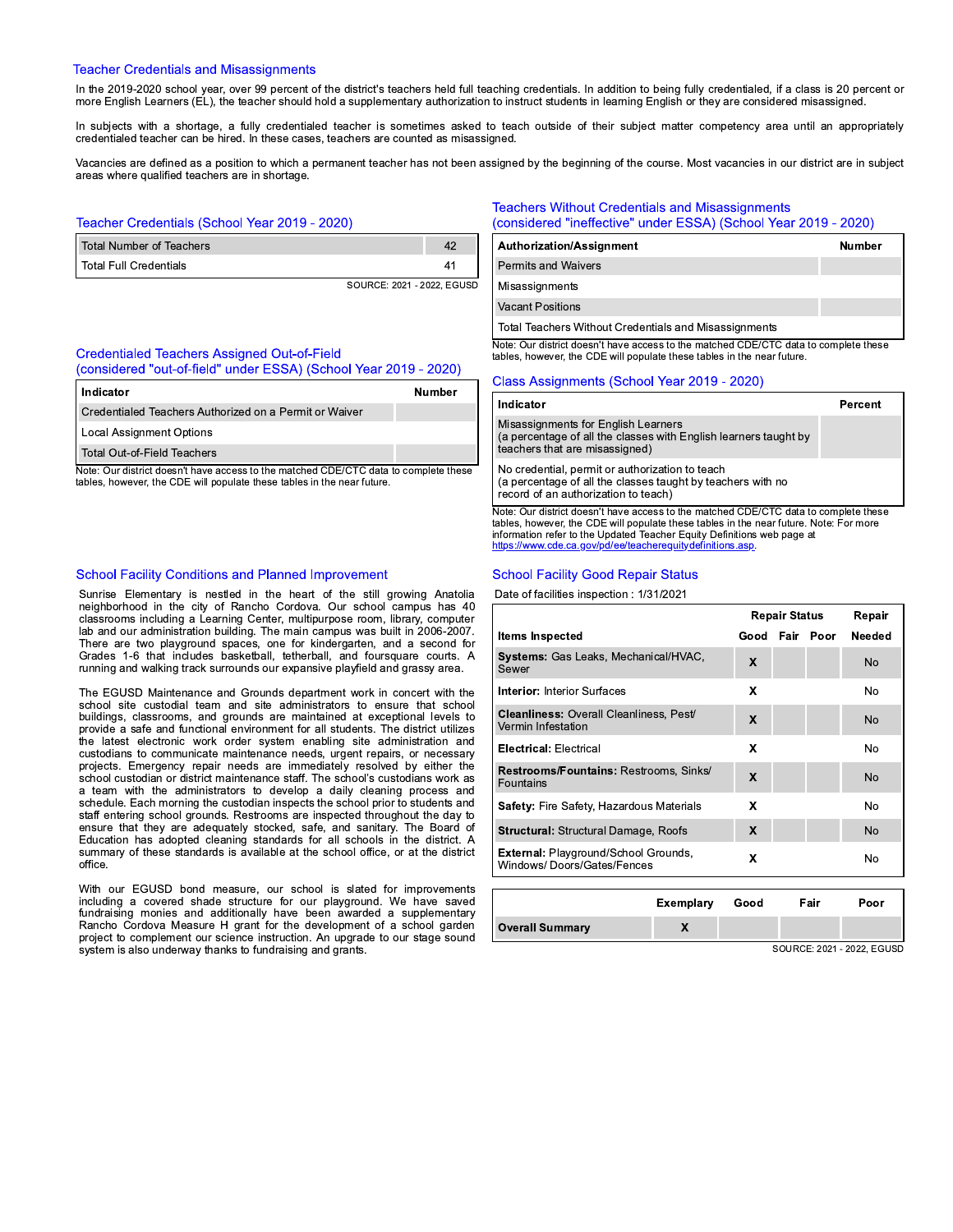## **Class Size**

In Elk Grove schools, our research shows that small class sizes lead to higher student engagement and academic achievement. It has been a top priority in our district to reduce class sizes. For the 2021 - 2022 school year, through 6th grades.

|              | <b>School Average</b> |
|--------------|-----------------------|
| Kindergarten | 21                    |
| Grade 1      | 21                    |
| Grade 2      | 20                    |
| Grade 3      | 22                    |
| Grade 4      | 27                    |
| Grade 5      | 26                    |
| Grade 6      | 26                    |

SOURCE: 2020 - 2021, California Dept. of Education

# California Assessment of Student Performance and Progress Results for All Students (School Year 2020 - 2021)

|                                                                       | Percent of Students Meeting or Exceeding the State Standards |             |                 |             |              |             |
|-----------------------------------------------------------------------|--------------------------------------------------------------|-------------|-----------------|-------------|--------------|-------------|
| <b>Subject</b>                                                        | School                                                       |             | <b>District</b> |             | <b>State</b> |             |
|                                                                       | 2019 - 2020                                                  | 2020 - 2021 | 2019 - 2020     | 2020 - 2021 | 2019 - 2020  | 2020 - 2021 |
| <b>English Language Arts/Literacy</b><br>$\sqrt{(grades 3-8 and 11)}$ | N/A                                                          | N/A         | N/A             | N/A         | N/A          | N/A         |
| Mathematics (grades 3-8 and 11)                                       | N/A                                                          | N/A         | N/A             | N/A         | N/A          | N/A         |

Note: The 2019-2020 data cells with N/A values indicate that the 2019-2020 data are not available due to the COVID-19 pandemic and resulting summative test suspension. The Executive Order N-30-20<br>was issued which waived th

Note: The 2020-2021 data cells have N/A values because these data are not comparable to other year data due to the COVID-19 pandemic during the 2020-2021 school year. Where the CAASPP assessments in ELA and/or mathematics